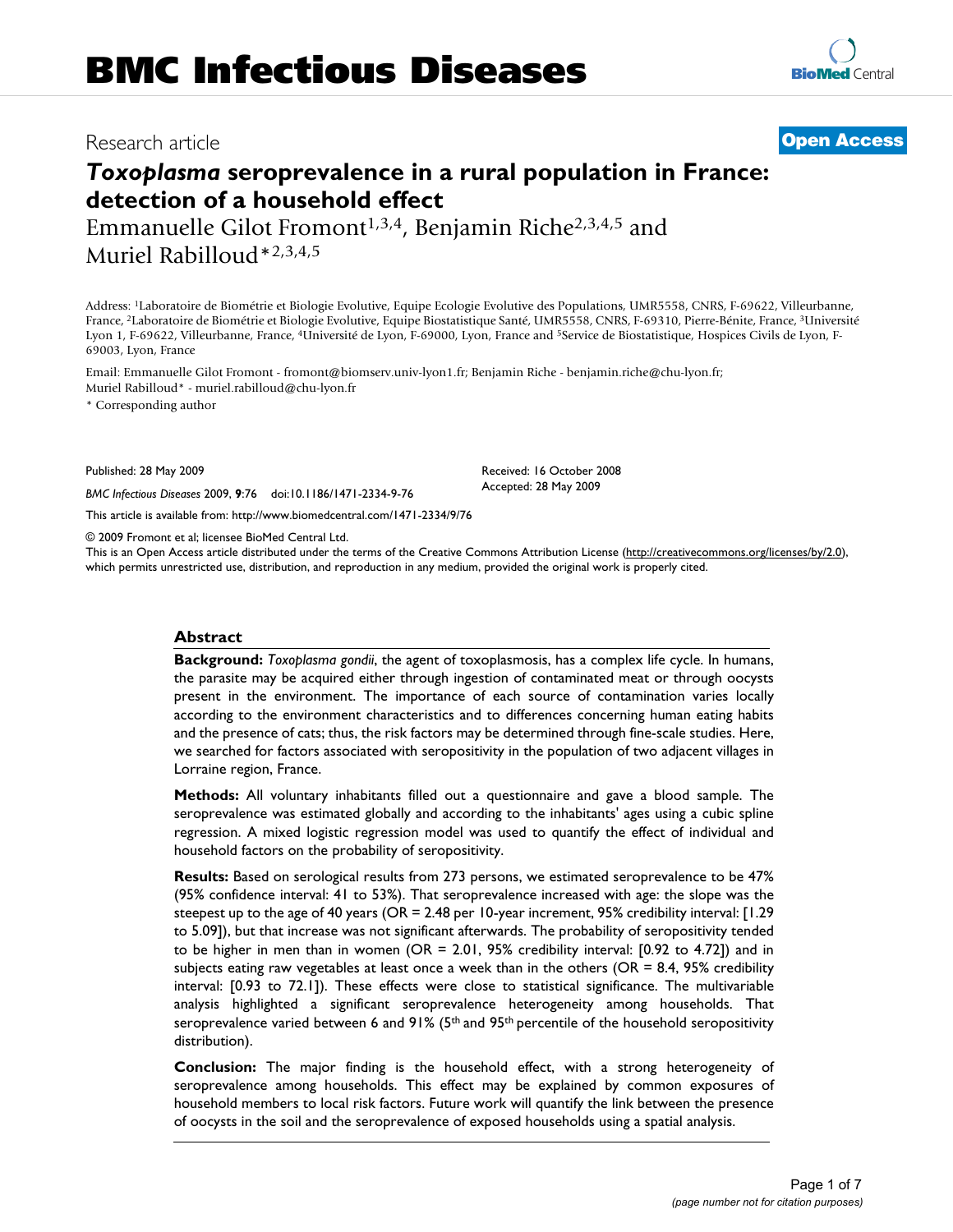# **Background**

*Toxoplasma gondii* (*T. gondii*), the agent of toxoplasmosis, is one of the most widespread parasite species worldwide: in 2000, Tenter et al. estimated that one third of the human population might be parasitized [1]. In healthy humans,*T. gondii* infection is generally subclinical or mild. However, during pregnancy, the risk of maternofoetal transmission may have serious consequences for the foetus: abortion or congenital infection [2]. Most children with congenital toxoplasmosis have no symptoms at birth but are at risk of developing retinal diseases or neurological abnormalities later in life [3]. *T. gondii* may also cause severe encephalitis among immunosuppressed patients via acute infection or reactivation of a latent infection: encephalitis is the most frequent neurological infection among patients with acquired immunodeficiency syndrome [4].

Prevention of human toxoplasmosis relies on the knowledge of the disease epidemiology. However, the life cycle of *T. gondii* is complex: post-natal human infection may result from ingestion of tissue cysts contained in raw or undercooked meat from intermediate hosts or from ingestion or inhalation of oocysts shed by definitive hosts (felids) and disseminated in soil and water. Because virtually all mammals and birds may serve as intermediate hosts and because of the high resistance of *T. gondii* sporulated oocysts in the environment [5], possible sources of infection are multiple.

Given the multiplicity of those sources, the epidemiological situation of toxoplasmosis is spatially contrasted: incidence and prevalence values vary among countries and even among regions within countries [6,7]. The risk factors already identified differ also among studies. In a multicentre study in Europe, ingestion of tissue cysts has been estimated to represent 30 to 63% of the risk of infection, according to the locality, whereas contact with soil would represent 6 to 17%; finally, 14% to 49% of that risk remained unexplained [8]. Other studies found no relationship with ingestion of raw meat [[9](#page-6-0)] or identified risk factors that were not clearly related to a known source of risk (e.g., the marital status) [7]. This variability reflects the fact that exposure to toxoplasmosis is probably variable at a local scale, depending on the climate, the agricultural methods, and on cultural and individual differences concerning eating habits or exposure to cats. Thus, searching for risk factors at a local spatial scale may be very informative.

The present survey on toxoplasmosis in the human population of two adjacent rural villages is a part of an analysis of toxoplasmosis dynamics. The aims were to provide a population-based estimate of *Toxoplasma* seroprevalence in a geographically-defined population, to describe the relationship between seroprevalence and factors like age and sex, and to search for other factors associated with prevalence at the scale of that population.

# **Methods**

#### *Study population*

We studied the population of two villages, Barisey-la-Côte and Barisey-au-Plain, located in Lorraine region, Northeastern France. Since 1991, Barisey-la-Côte has been the site of a long-term survey on cat population biology and epidemiology [10,11], including a specific interest in toxoplasmosis. That rural site was considered appropriate for the study of the local variability of prevalence because rural area people often live in the same houses for long periods whereas, in urban areas, part of the inhabitants comes from other areas or countries and have specific risks [12]. A first information sheet was distributed via mailboxes. Then, from March to September 2004, two field investigators contacted directly each household. Consenting subjects aged at least 7 years old were asked to answer a questionnaire and give a blood sample. Each questionnaire was filled out by the investigator and given an anonymous number. Blood samples were collected by nurses after written consent was obtained from adult participants or minor's parents. The protocol has received the agreement of the Comité Consultatif de Protection des Personnes dans la Recherche Biomédicale (Centre Régional de Lutte Contre le Cancer Léon Bérard, Lyon (France) and the study was declared to the Commission Nationale de l'Informatique et des Libertés.

In the two villages, field investigators contacted directly 422 persons and failed to contact only 12 other identified individuals. Eighty-four percent of contacted persons accepted to fill out the questionnaire (353 answers) and 61% accepted to give a blood sample (256 samples). A previous positive serological status was more frequently a cause of refusal to provide a new blood sample than a negative status: 17/18 previously positive individuals versus 12/48 previously negative individuals. We included in the analysis the 17 previously positive subjects and thus analyzed the serological status of 273 subjects. The study involved 138 households. Twenty-five households (18%) had a single member, 75 (54.5%) two members, 21 (15%) three members, 11 (8%) four members, and 6 (4.5%) had 5 members.

# *Questionnaire*

The questionnaire sought information on: a) demographic characteristics: sex, age, localization of the accommodation; b) exposure to soil oocysts: number of years spent in the village, occupation related to agriculture, having a garden, time spent in the garden for gardening or other activities; c) exposure to contamination by food: use of bottled or tap water, frequency of meat consumption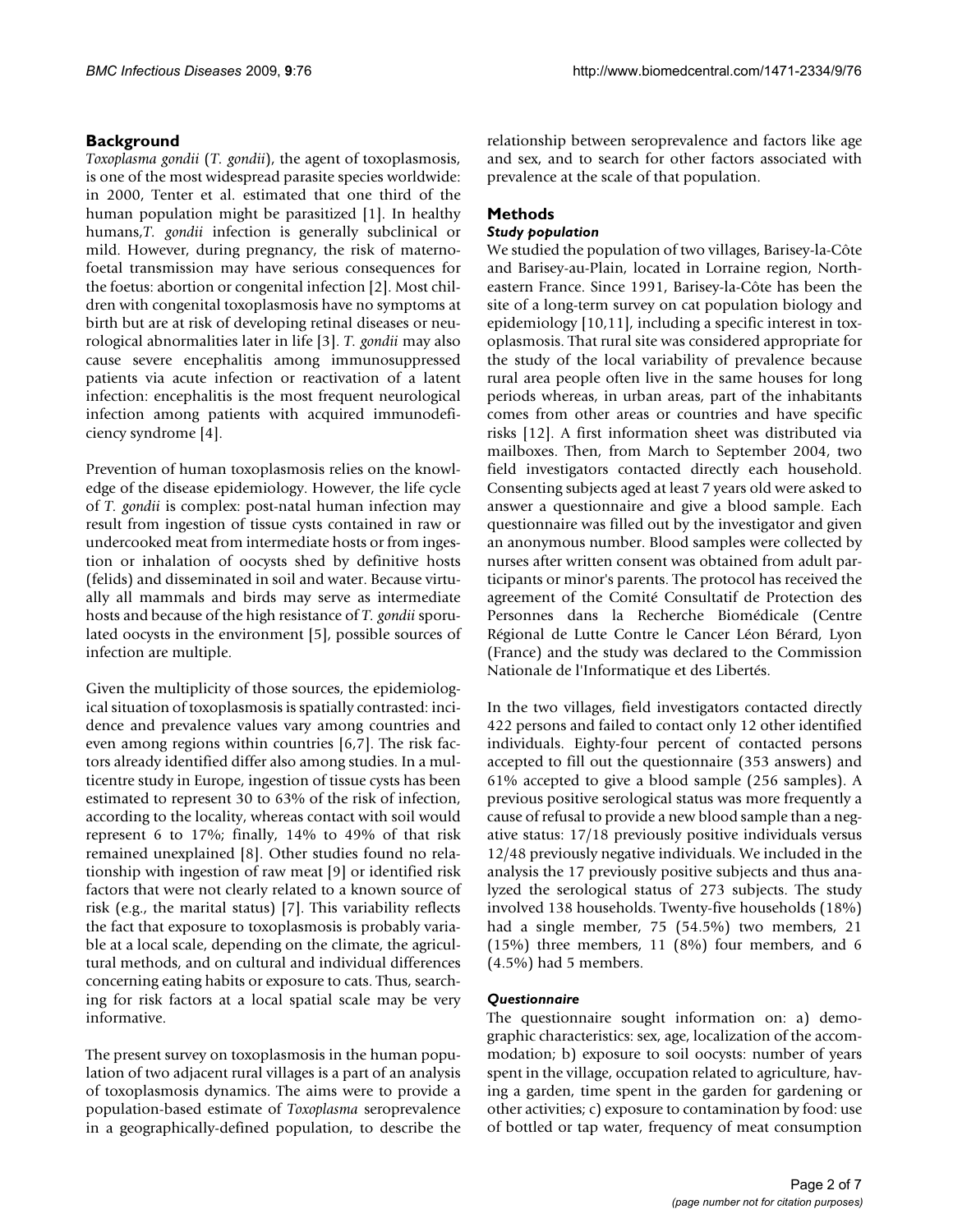(beef, pork, poultry, lamb, mutton, goat, horse, rabbit, and game), frequency of consumption of undercooked beef, lamb, or pork, frequency of consumption of raw vegetables; d) contact with cats: presence of cats around the house, number of cats fed at home, cat litter in the house, total number of cats bred during life; e) history of toxoplasmosis: previous serological testing for toxoplasmosis and result, medical problem related to toxoplasmosis. The following classes were used to describe the frequency of meat or vegetable consumption: less than weekly, weekly, daily, more that once per day.

#### *Serological assay*

Sera were kept frozen at -20°C and sent to the Department of Parasitology (Croix-Rousse hospital, Lyon, France) to be blindly tested for *Toxoplasma*-specific IgG and IgM using ELISA (Enzygnost Toxoplasmosis; Dade-Behring, Marburg, Germany) with a lysate of the parasite as antigen.

According to the results of the IgM serology, there were no recent infections in the study population. Among the 256 subjects who had an IgM serology, the titer was zero in 248 (97%) and between 3 and 5 (under the threshold of positivity) in the remaining eight subjects. Therefore, the seroprevalence was determined only on IgG serology results. Among the 256 subjects, 116 (45.3%) had a clearly negative result (titer under 10 IU), 29 (11.3%) an uncertain result (titer between 10 and 25 IU) and 111 (43.4%) a clearly positive result (titer over 25 IU, this being the threshold for positivity in the present study).

# *Statistical analysis*

The seroprevalence of *T. gondii* (with its 95% confidence interval) was estimated among the 273 subjects with known serological status. A cubic regression spline was used to represent the functional form of the link between seroprevalence and age.

A mixed logistic regression model with two levels (individual and household) was used to quantify the effects of individual and household factors on the probability of seropositivity. This model allowed us to take into account the fact that individuals from the same household would be exposed to a common environment and to quantify and explain the heterogeneity of seropositivity among households. The individual factors considered for this model were the demographic characteristics (location, age, and sex), the eating habits (consumption of raw vegetables, meat, or water from different origins), and the contact with cats and soil. To explain heterogeneity of seropositivity among households, these individual factors were aggregated to build household factors: the mean age of household members and various percentages of household members having the same eating habits or contact patterns with cats and soil. The parameters of the model were estimated with a Bayesian method. The analysis was carried out with WinBugs 1.4 (MRC Biostatistic Unit, Cambridge, UK) that uses Gibbs sampling.

# **Results**

Among the 273 subjects of the study, 61% (166/273) were living in Barisey-au-Plain, 56% were women (152/ 273), and 64% (175/273) were aged 20 to 60 years old. More than 90% of the inhabitants had gardens, consumed meat and raw vegetables at least once a week, and were in contact with cats around or in their houses (Table 1).

The estimate of overall *Toxoplasma* seroprevalence was 47% (128/273, 95% CI: 41 – 53%). The functional form

**Table 1: Demographic characteristics of the population of Barisey-au-Plain and Barisey-la-Côte, and exposure to different sources of contamination.**

| <b>Population characteristics</b>                  | Number (%)<br>$N = 273$ |
|----------------------------------------------------|-------------------------|
| Barisey-au-Plain                                   | 166 (60.8%)             |
| Barisey-la-Côte                                    | 107 (39.2%)             |
| Age (years)                                        |                         |
| < 20                                               | 30 (11.0%)              |
| $[20 - 40]$                                        | 86 (31.5%)              |
| $[40 - 60]$                                        | 89 (32.6%)              |
| $>= 60$                                            | 68 (24.9%)              |
| Women                                              | 152 (55.7%)             |
| Men                                                | 121(44.3%)              |
| Occupation related to agriculture                  | 30 (11.0%)              |
| Having a garden                                    | 252 (92.3%)             |
| Consumption of meat at least once a week           | 268 (98.2%)             |
| Consumption of raw vegetables at least once a week | 255/271 (94.1%)         |
| Consumption of bottled water                       | 69 (25.3%)              |
| Consumption of tap water                           | 121(44.3%)              |
| Presence of cats in or around the house            | 261 (95.6%)             |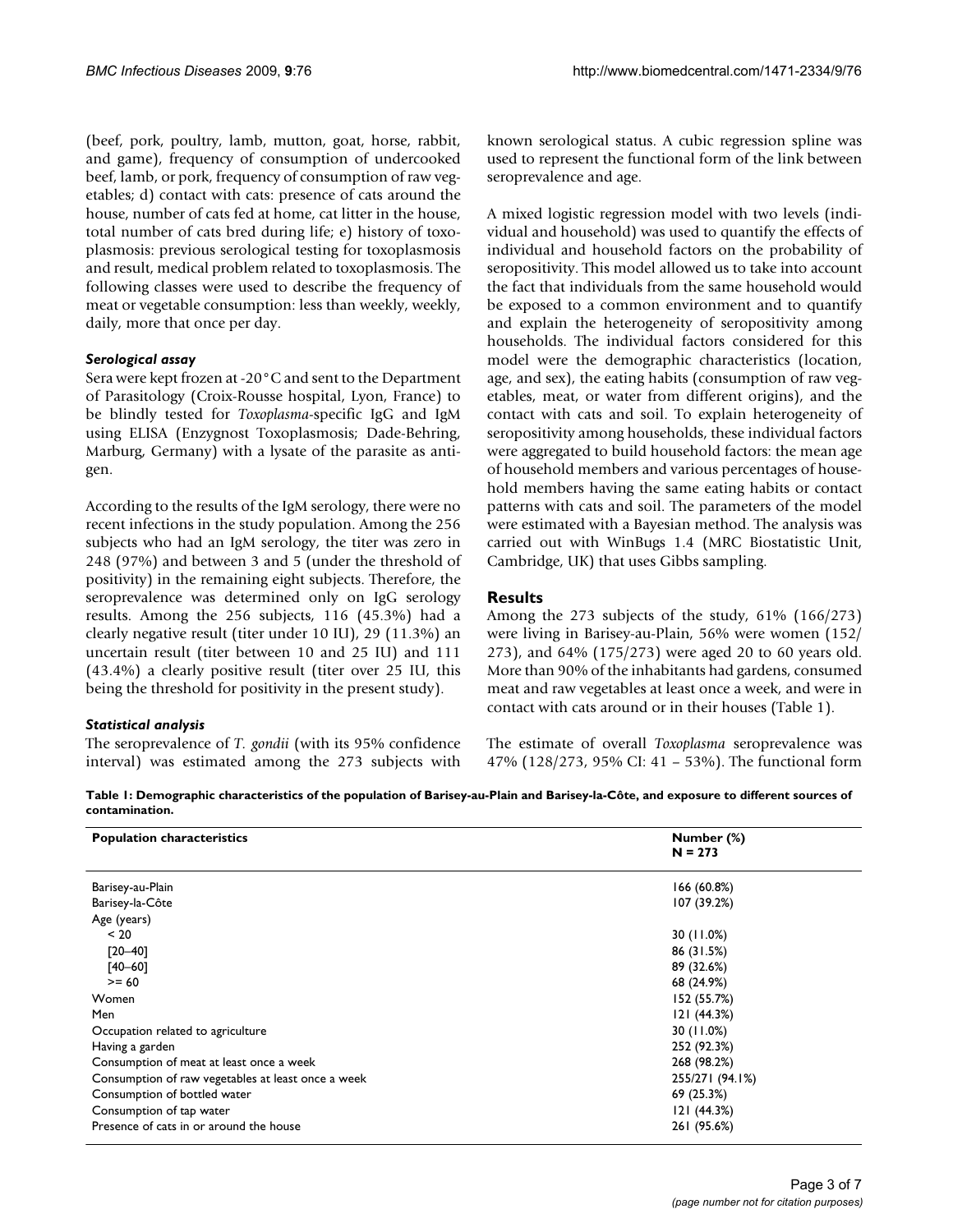of the change of seroprevalence over age showed a strong increase between 7 and 40 years but a weaker increase after the age of 40 years (Figure 1). The estimated seroprevalence increased from about 2.5% at 7 years to about 50% at 40 years. At 95 years old, the estimated seroprevalence was about 75%.

After taking into account the effect of age, three factors tested in separate models were close to statistical significance: sex, consumption of raw vegetables at least once a week, and the number of cats bred during life (Table 2). These factors were further tested in a multivariable model (Table 3). *Toxoplasma* seroprevalence increased significantly with age up to 40 years old: the Odds of seropositivity were multiplied by 2.48 for each increase of 10 years in age. The progression of the probability of seropositivity was not statistically significant after 40 years old. Seroprevalence tended to be higher in men than in women with an Odds Ratio estimated at 2. This effect was close to statistical significance (Table 3). The Odds of seropositivity were multiplied by 8.4 in subjects eating raw vegetables at least once a week versus subjects who declared eating raw vegetables less often. Although only 16 subjects belonged to the latter category, the effect of consumption of raw vegetables was also close to statistical significance (Table 3). The number of cats bred during life tended to increase the seroprevalence, but this effect was weak, with an Odds Ratio very close to one that did not reach statistical significance (Table 3).

After taking into account the mean age of household members in order to exclude a possible cohort effect (Table 3), the analysis revealed a statistically significant heterogeneity of the probability of seropositivity among households (variance estimated at 7 with a 95% credibility interval between 2.4 and 16.3). This strong heterogeneity among households corresponded to a seroprevalence varying between 6 and 91% (5th and 95th percentile of the household seropositivity distribution). None of the household factors we built to measure common eating habits or common exposures to cat or soil was able to explain that heterogeneity among households.

#### **Discussion**

In our specific rural setting, the overall seroprevalence and relationship with age were comparable to the values recently observed in neighboring geographical areas. In a recent population-based survey in the Netherlands, 40.5% of persons carried anti-*T. gondii* antibodies, the higher risks being those of people living in non-urbanized areas [7]. In France, the last perinatal survey indicated that 44% of women at the time of delivery were immune [13]. Although a standardization on age should be performed for direct comparison with other surveys, this seropreva-



#### Age-specific observed seroprevalence wi [60–70], and 70 years and over) and estimated probab **Figure 1** th 95% confidence intervals, in 7 age classes (<20, [20–30], [30–40], [40–50], [50–60], ility of seropositivity depending on age (line)

**Age-specific observed seroprevalence with 95% confidence intervals, in 7 age classes (<20, [20–30], [30–40], [40–50], [50–60], [60–70], and 70 years and over) and estimated probability of seropositivity depending on age (line)**.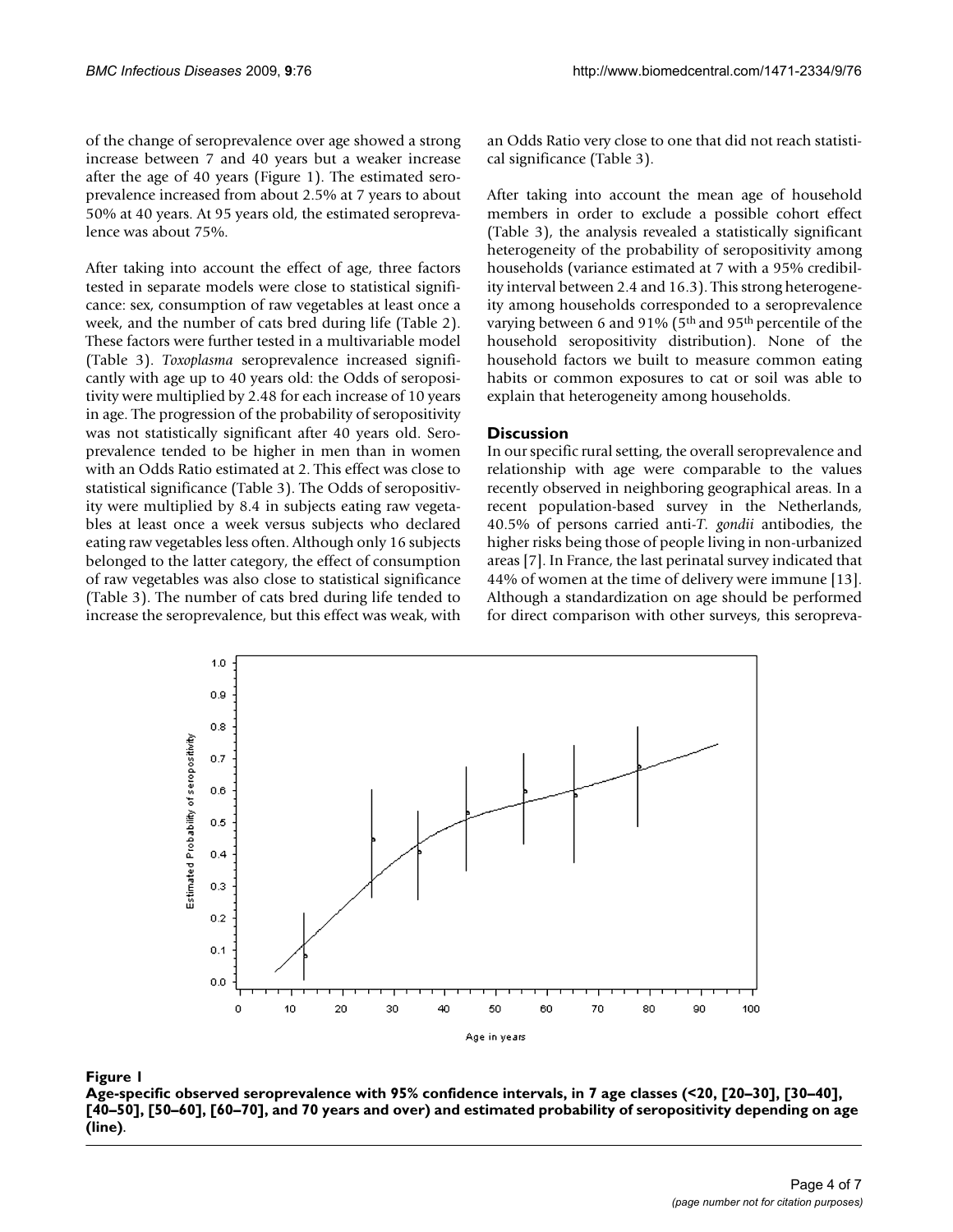| <b>Exposure factors</b>                            | Odds Ratio adjusted on age – [95% Cl*] |
|----------------------------------------------------|----------------------------------------|
| Barisey-la-Côte vs Barisey-au-Plain                | $0.85$ [0.27; 2.76]                    |
| Men vs. women                                      | $1.83$ [0.91; 4.22]                    |
| Occupation related to agriculture                  | $1.89$ [0.41; 9.98]                    |
| Having a garden                                    | $0.53$ [0.09; 3.45]                    |
| Consumption of raw vegetables at least once a week | 5.88 [0.86; 51.6]                      |
| Consumption of meat at least once a week           | 1.33 [0.03, 48.67]                     |
| Consumption of beef                                | $1.08$ [0.41; 2.70]                    |
| Consumption of lamb                                | 2.13 [0.63; 7.29]                      |
| Consumption of mutton                              | $0.95$ [0.32; 2.95]                    |
| Consumption of pork                                | 0.81 [0.25; 2.58]                      |
| Consumption of rabbit                              | 3.42 [0.49; 26.9]                      |
| Consumption of game                                | $0.79$ [0.26; 2.64]                    |
| Consumption of bottled water                       | $1.48$ [0.41; 6.01]                    |
| Consumption of tap water                           | $0.99$ [0.34; 2.83]                    |
| Number of cats bred during life <sup>**</sup>      | $1.01$ [0.95; 1.07]                    |
| Cat litter in the house                            | $1.31$ [0.32; 5.80]                    |

**Table 2: Effect of demographic and exposure factors on seropositivity: results of the mixed logistic models adjusted on age.**

\* Credibility Interval

\*\*Effect for one additional cat bred

lence estimate is higher than the values observed in other European countries: recent studies found a seroprevalence of 23.4% among blood donors living in rural areas in Slovakia [14] and of 23% among military personnel in the Czech Republic [15]. The relationship between seroprevalence and age is frequently observed and reflects the fact that the risk of toxoplasmosis infection remains present during whole life [14,15]. In the population-based survey in the Netherlands, the steepest rise in seroprevalence occurred in persons aged 25 to 44 years [7]. Here, we also show that the slope of the relationship between seroprevalence and age is steeper in young persons up to 40 years of age. This may reflect a higher risk in this age class, but this hypothesis cannot be disentangled from a birthcohort effect.

There was a trend, although only close to statistical significance, towards a higher probability of seropositivity in men than in women. This result has not been found in other large population-based surveys [7,14[,16](#page-6-1)] or, when found, the relationship seen in a univariate approach was no longer significant when other factors were considered [[17](#page-6-2)]. However, a higher risk for men was also found in a previous study on a rural population in Illinois, USA [[18\]](#page-6-3) and in the middle and upper socio-economic classes in Brazil [19] suggesting that a difference exists but only in specific populations or settings. That higher risk for men was attributed either to contact with soil or to improper hygiene [\[17](#page-6-2),[18\]](#page-6-3). Thus, a difference between men and women might appear in populations with high exposure to soil. In the present study, men and women differed significantly as to the time spent gardening (4.5 h/week for men versus 2.8 for women); thus, as to exposure to soil.

*Toxoplasma* seroprevalence was not significantly associated with any of the factors related to meat consumption. In the univariate analysis, consumption of rabbit meat was the meat consumption factor with the highest estimated Odds Ratio, but this effect was far from statistical significance (Table 2), possibly because, in our population, few subjects never ate rabbit meat (only 27 subjects). This factor needs further investigation because it was

|  |  | Table 3: Effect of demographic and exposure factors on seropositivity: result of the multivariable logistic mixed model |
|--|--|-------------------------------------------------------------------------------------------------------------------------|
|--|--|-------------------------------------------------------------------------------------------------------------------------|

| <b>Exposure factors</b>                            | <b>Adjusted Odds Ratio [95% CI*]</b> |
|----------------------------------------------------|--------------------------------------|
| Age until 40 years**                               | 2.48 [1.29; 5.09]                    |
| Age after 40 years <sup>*</sup> *                  | $1.21$ [0.76; 1.87]                  |
| Men vs. women                                      | 2.01 [0.92; 4.72]                    |
| Consumption of raw vegetables at least once a week | 8.36 [0.93; 72.1]                    |
| Number of cats bred during life***                 | $1.01$ [0.95; 1.08]                  |
| Mean age of the family**                           | $1.02$ [0.98; $1.06$ ]               |

\* Credibility Interval

\*\* Effect for a ten-year increase

\*\*\* Effect for one additional cat bred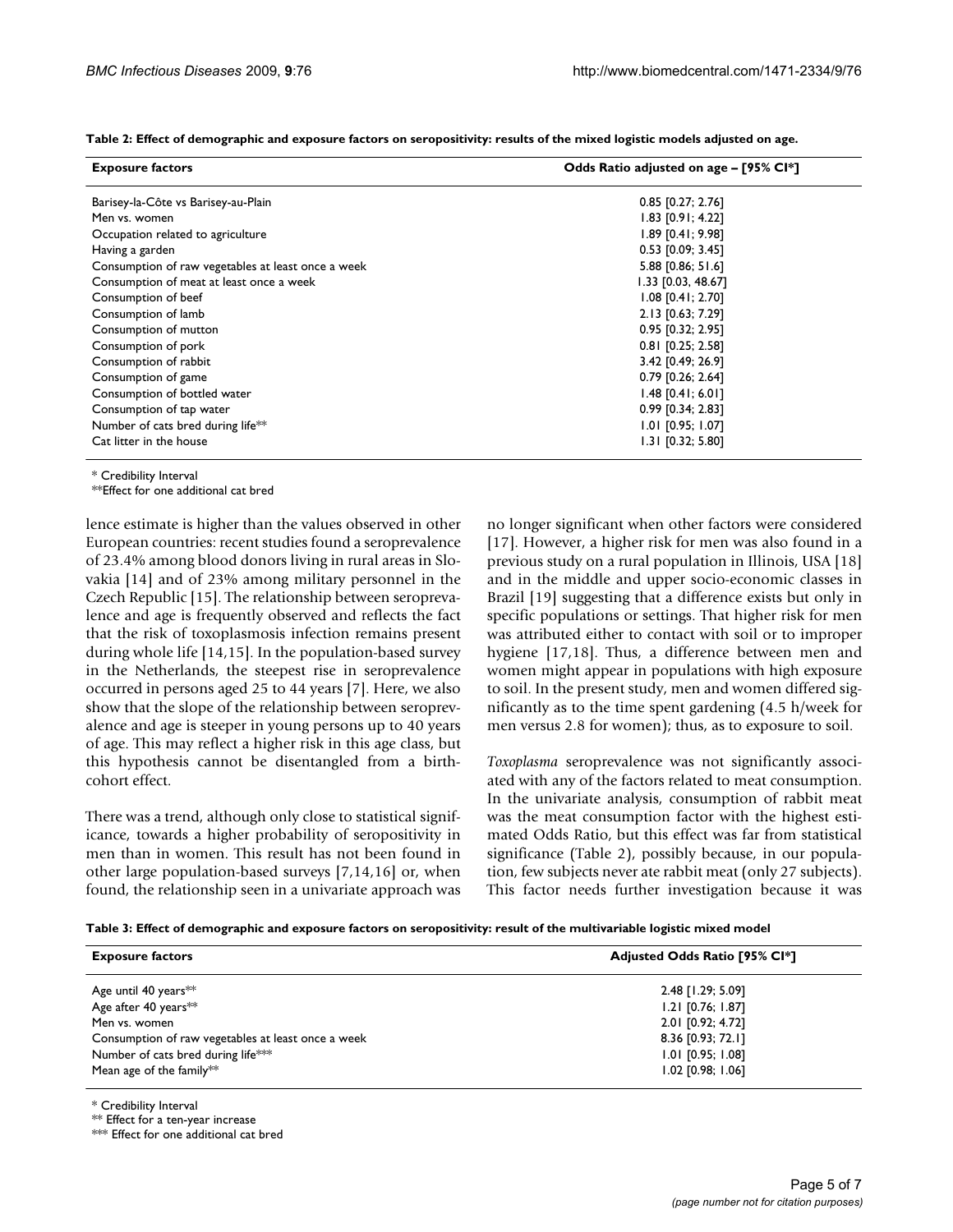found to be the major risk factor in a recent study carried out in the Czech Republic [15]. Besides the low sample size, the absence of any other factor concerning meat consumption may reflect the fact that this source of infection has become less important than others. Indeed, the latest evolutions of the agricultural methods have brought changes in the risk of infection of domesticated animals. For example, the seroprevalence in slaughter pigs is now under 8% in most countries; thus, the importance of pork meat as source of infection is probably declining [1]. The frequent consumption of frozen meat may also lower the risk of infection.

Consumption of raw vegetables was the only factor related to the eating habits that had a strong effect, close to statistical significance. This factor was also found associated with toxoplasmosis in Slovakia [14], in Norway (raw vegetables and fruits) [\[20](#page-6-4)], and in France (raw vegetables eaten outside home) [21]. Raw vegetables may be contaminated by soil oocysts or, in case of inappropriate handling, during meal preparation [21]. Checking and further investigating the link between contamination of raw vegetables and soil contamination will involve isolation of *T. gondii* oocysts from the soil and from locally available raw vegetables. A study conducted in an urban area with high densities of stray cat populations showed that high concentrations of oocysts can be detected in soil samples using real-time PCR [22].

Contrarily to the hypothesis that owning cats constitutes a significant risk factor, contact with cats, measured by the number of cats bred during life, was not found clearly associated with *Toxoplasma* seroprevalence. Actually, previous studies have found contradictory results about the link between contact with cats and the risk of toxoplasmosis. One study found that an increase in the number of seropositive cats trapped on the farm increased the risk of human infection [\[18](#page-6-3)]. Some have shown that owning a cat increased the risk of *T. gondii* seropositivity [15,21] while others found no association between daily contact with cats or the presence of cats in the environment and the risk of toxoplasmosis [8,[20\]](#page-6-4). Kortbeek et al. [7] found only a weak association and concluded that owning a cat is not a risk factor whereas contamination of the environment with oocysts is. The present results suggest that the risk of contamination by oocysts may be more related to cats roaming outside shedding oocysts than to contact with household cats.

An important factor not reported before is the household effect: the probabilities of seropositivity for subjects belonging to the same household were closer than for subjects belonging to different households. This effect persisted after taking into account the mean age of household members; thus, it was not due to close ages within households. The heterogeneity, already found at country and region scales [6,7], was also found among households. An explanation of this similarity among members of the same household may be a common susceptibility due to genetic relatedness. However, that heterogeneity was also found in two-member households, most probably couples with no specific genetic relatedness (though this information was not checked). For example, among 57 two-member households in which the serological status of both members was known, 41 had concordant results and 16 discordant ones. The household effect resulted most probably from common risk factors within households. Common sources of exposure may be the household diet, the level of hygiene [21], or the contact with oocysts present in the soil around the house, which could be an important risk factor in this rural context [\[18](#page-6-3)]. In our study, none of the factors we aggregated at household level was able to explain heterogeneity among households. Because explaining the risk at the household level was not our primary aim, the household factors we built were probably not accurate measures of common exposures of households to the same risk factors. Except the mean age, those factors were built by aggregation of binary risk factors at household level; thus, the information they provided about the exposure to common risk factors was poor and their value could depend on the household size. We advocate that defining exposure at a household level should help highlighting relevant risk factors useful to predict individual risks and direct prevention.

# **Conclusion**

The major finding of our study was the household effect, with a strong heterogeneity of seroprevalence among households. This effect could be explained by common exposure of subjects sharing the same household to local risk factors. Our future work will be directed towards building quantitative factors measuring the presence of oocysts in the soil and towards quantifying the link between these factors and the seroprevalence of exposed households using a spatial analysis.

# **Competing interests**

The authors declare that they have no competing interests.

# **Authors' contributions**

EGF conceived of and coordinated the study. She participated in its design and drafted the introduction and the discussion of the manuscript. BR participated in the design of the study, performed the statistical analysis and helped to draft the manuscript. MR participated in the design of the study, supervised the statistical analysis and drafted the methods and the results of the manuscript. All authors read and approved the final manuscript.